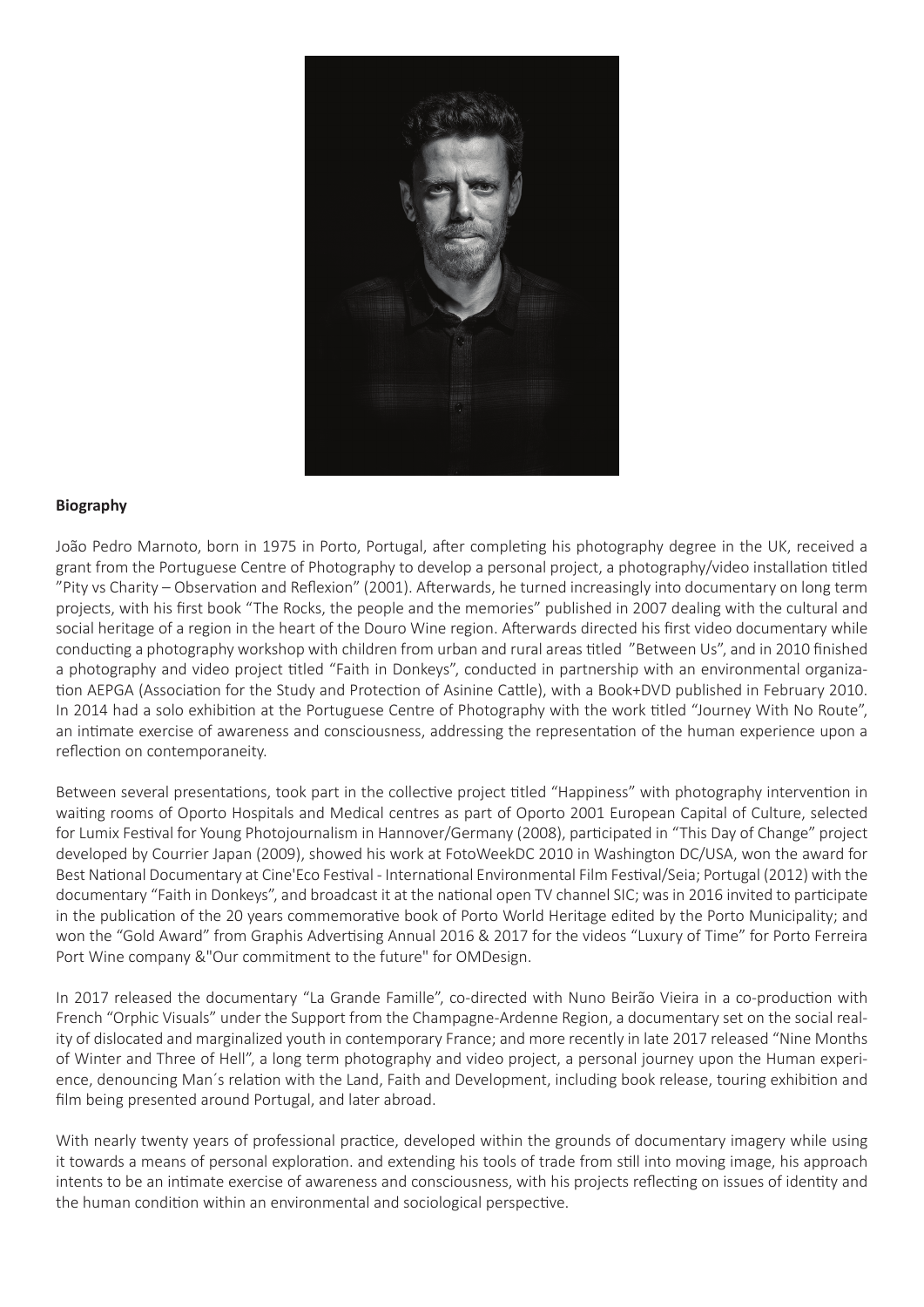## **Curriculum Vitae**

## 1975

• Born in 6th October at Porto, Portugal.

# 1993

• Initiation to Photography at Portuguese Youth Institute, Porto (1993).

# 1994-1995

• City & Guilds 747 Photography Professional Course - College of Northeast London, England.

# 1995

• Large Format Photography with Nick Sinclair at the National Portrait Gallery, London, England.

# 1995-1997

• Higher National Diploma Independent/Expressive Photography at Bournemouth & Poole College of Art & Design, U.K.

# 1997-1998

• B.A. Hons at Swanse Instutute of Higher Education, Wales, U.K.

# 2000

- Workshop Photography direction for Cinema and Video promoted by Cineclubes of Portugal.
- Workshop Documentary for Television coordinated by Paul Kriwaczek e Hugh Purcell, Porto, Portugal.
- Collective Exhibition "Life is Beautiful" at Carlos Alberto National Theatre, Porto, Portugal.

## 2000-2001

• Grant by the Portuguese Centre of Photography to develop a photography & video installation titled "Pity vs Charity – observation & reflection".

## 2001

• Participation in the project titled "Happiness" with the intervention of photography in Hospitals and Medical Centres of Porto, developed by S.O.S. Art Cultural Association and part of the Porto 2001 European Capital of Culture program.

## 2001-2005

• "Pity vs. Charity – observation & reflection" – Individual exhibition with photography and video Installation as part of a Portuguese Centre of Photography grant:

- Labirintho Gallery, Porto (May-July 2002) - Lugar Comum/ Experimental Art Centre of Portuguese Arts and Ideas Club (October 2001).

- Portuguese Youth Institute Porto delegation 2nd anniversary, Porto (July 2003)
- Famalicão Art Centre, Portugal (November 2003 January 2004)
- Gil Vicente Academic Theatre, Coimbra/Portugal (May 2004)
- Multimedia Centre, Espinho/Portugal (March 2005)

## 2002

• Collective Exhibition - Múltiplos e Objectos v4.0 – Epicentro Art centre, Porto, Portugal.

# 2004

• Honourable mention in the documentary section with "Pity vs Charity" at Fest, 1º Youth Cinema & Video festival of Espinho, Portugal.

• Honourable mention in the experimental section with "Tree" at Fest, 1º Youth Cinema & Video festival of Espinho, Portugal.

- International Official competition with "Pity vs Charity" at Corta 2004 International Short Film Festival, Porto, Portugal.
- Portuguese Video Show with "Tree" & "Pity vs Charity" at Lisbon Videoteca/Video library, Portugal.
- Official competition with Tree at 9º OvarVídeo Festival, Portugal.
- Honourable mention/national phase at Fuji Euro Press Photo Awards, Portugal.

# 2005

• Collective Exhibition - 4th International Art Biennale of Vila Verde, Portugal.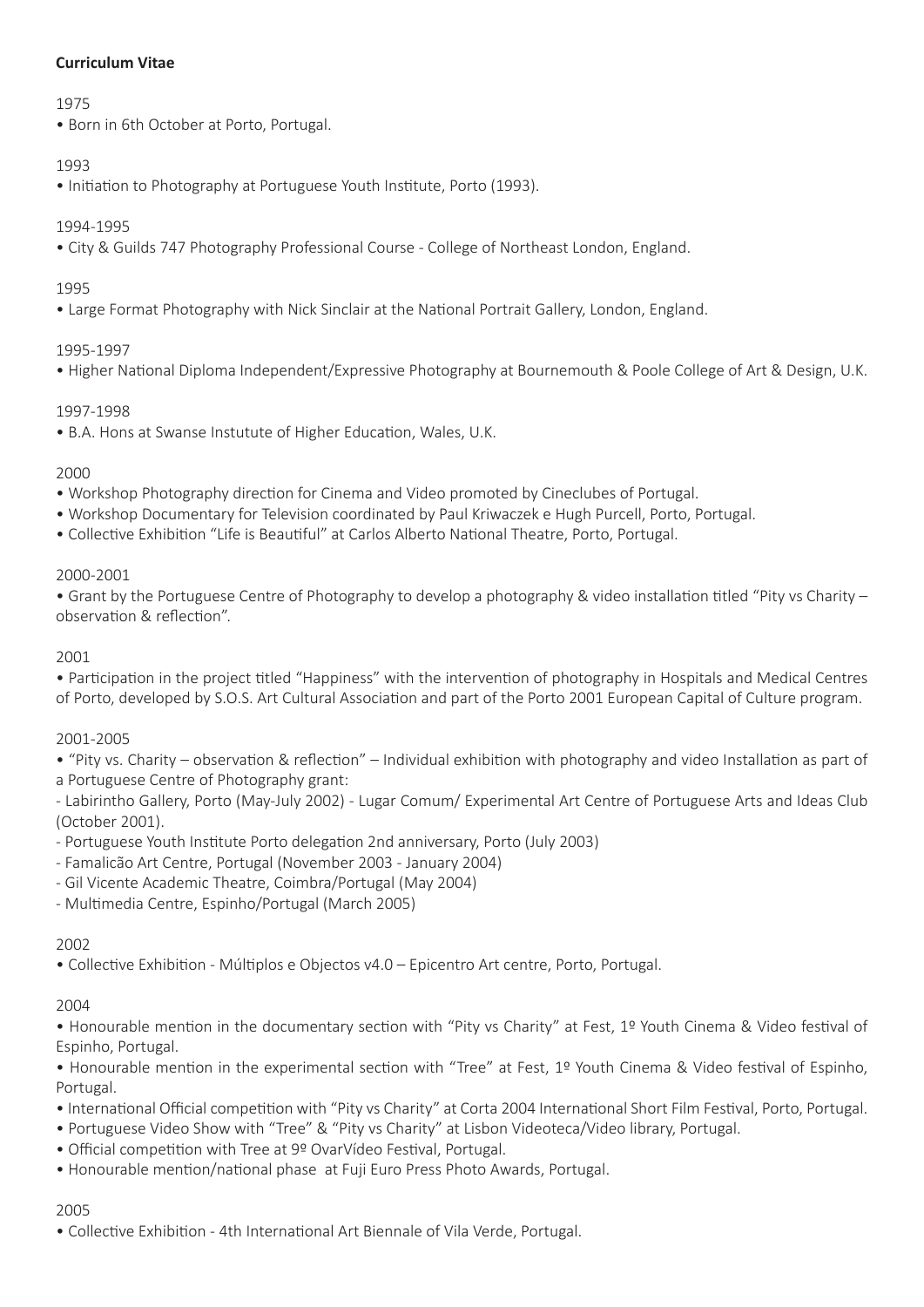## 2006-2007

• Develops and publishes the book "The Rocks, the people and the memories", in collaboration with journalist Manuel Carvalho and commissioned by local government of Alijó, addressing the cultural and historical heritage of a municipality in the heart of the Douro region.

## 2007

• Workshop "The Evolution of a Photographic Language" by Pep Bonet, Centre of Contemporary Culture of Barcelona, as part of Trafic07 –Documentary Photography Festival. Projection of Workshop final work.

### 2007-2008

• In partnership with the municipalities of Alijó and Matosinhos, develops and publishes "Between Us", a video work in parallel with photography workshop for children, addressing the contrast between urban and rural Portugal from the perspective of the youngsters. Photography xhibition & film projection around Portugal.

- Individual Exhibitions of "Nine Months of Winter and Three of Hell" (work-in-progress):
- Alijó Municipal Auditorium/Portugal (July 2007)
- Foundation Museum Maurício Penha, Sanfins do Douro/Portugal (August 2007)
- Sounds & Ruralities Art Festival of Northeast Portugal Vimioso/Portugal (May 2008)

### 2008

• Selected and participation at Lumix Festival for Young Photojournalism in Hannover, Germany.

### 2008-2010

• Collaboration with NGO Doctors of the World, Portuguese delegation.

### 2009

• Participation in the project "This Day of Change" by Japanese Courrier, where 132 international photographers were invited to develop a work on the theme of Hope, coinciding with the inauguration of the new U.S. president. Publication of book and collective exhibition at Tokyo, Japan.(May 2009).

### 2010

- Part of the presentation of Portuguese Photography Night at Kaunas Photo Festival, Lithuania.
- Participation in FotoWeekDC Festival in Washington, USA.
- Multimedia Workshop with Ed Kashi/VII Photo Agency, New York/USA.

### 2010-2013

• Develops and publishes a photography and Video project titled "Faith in Donkeys", commissioned by the government of Alfandega da Fé and conducted in partnership with A.E.P.G.A. (Association for the Study and Protection of the Asinine Cattle). Book+DVD publication in February 2011 with touring open air exhibition and film projection:

- Alfandega da Fé/Portugal (2010)

- Mercado Ferreira Borges, Porto/Portugal (2011)
- 4th International Tourism Festival, Barcelos/Portugal (2011)
- Forum for Art and Culture, Espinho/Portugal (2011)
- Ovibeja Farming Festival of Beja/Portugal (2012)
- Finisterra Film & Tourism Festival (2012)
- LXFactory/Lisbon (2013)
- Monsanto Park/Lisbon (2013)

### 2011

- Official Competition with "Faith In Donkeys" at the 14th W. Puchalski International Nature Film Festival, Poland.
- Kaunas Photo Festival Photo Star collective exhibition Lithuania (August 2011).

### 2012

• Best Portuguese Documentary Award with "Faith in Donkeys" at Cine'Eco International Environmental Film Festival, Seia, Portugal.

• Live presentation of "Nine Months of Winter and Three of Hell" (work-in-Progress) with music by Gonçalo Pereira and spoken word by Gon, part of "Between River Banks" Festival, Mirandela Auditorium and Lamego Theater, Portugal.

• Individual Exhibitions of "Nine Months of Winter and Three of Hell" (work-in-progress) at "Between River Banks" Festival – Mirandela, Portugal.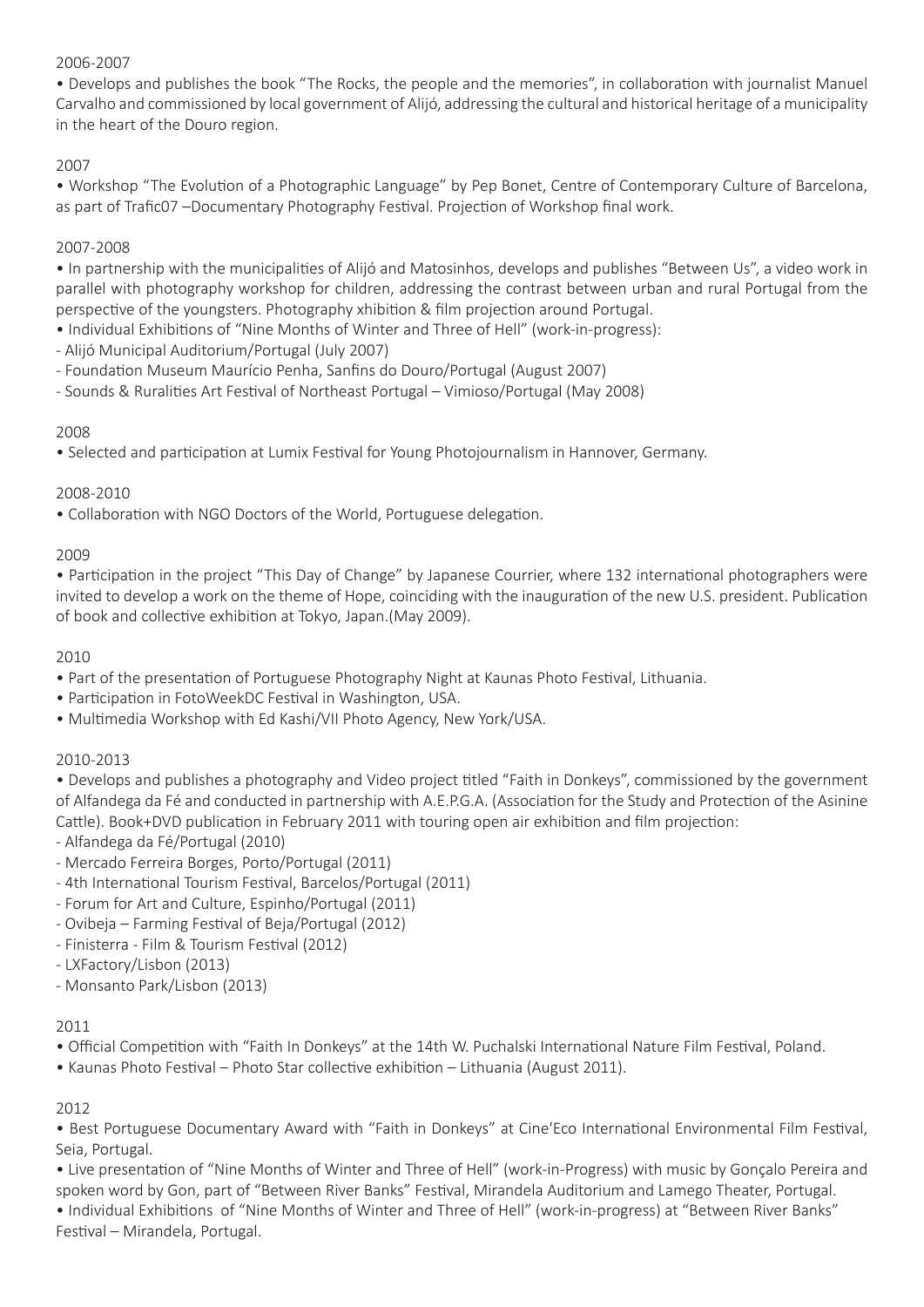- Presentation of the works "Between Us" and "Faith in Donkeys" at Bursa Photo Fest 2012, Turkey.
- Projection of selected portuguese photographers at Macadam Gallery, Brussels.
- Selected for Descubrimientos/PhotoEspana 2012

### 2013

- Broadcast of "Faith in Donkeys" at TV National broadcast channel SIC, Portugal.
- Official Competition with "Faith in Donkeys" at the Agrofilm International Film Festival, Slovaquia.

• Colective Exhibition at "Between River Banks" Festival – Lisbon, Amarante, Stª Marta de Penaguião, Porto and Régua, Portugal.

## 2014

• "Journey With No Route" – Personal project presented at the Portuguese Centre of Photography alongside the publication of the book with the same title. An intimate exercise of awareness and consciousness, addressing the representation of the human experience upon a reflection on contemporaneity (May-June 2014).

- 2nd place International Award Competition with ""Journey With No Route" at FESTimagem2014 International Festival of Image by GLOC Cultural Association, São Paulo, Brasil
- Broadcast of "Faith in Donkeys" at TV National broadcast channel SIC, Portugal.
- Official selection of the work/book "Journey With No Route" at SCAN PhotoBooks exhibition/SCAN Tarragona Photography Festival, Spain.

• Official selection of the work/book "Journey With No Route" at "The Photo Book Market"/ Encontros da Imagem International Photography Festival, Braga, Portugal.

## 2014-2015

• Director of Photography for "GU" a short film by Pedro Marnoto Pereira, selected for the following festivals:

- Cannes Film Corner 2015.

- NY Portuguese Film Festival 2015 (New York, Lisbon, Vancouver, San Francisco and Brasilia).

- XXI Edition of Caminhos Film Festival, Portugal.

## 2015

• II Edition Douro Entrepreneur Award – 2º place/ Video category with "Nine Months of Winter and Three of Hell" (workin-progress) presented at Expo Milan 2015, UNESCO Regional Bureau for Science and Culture in Europe, Italy.

• Official selection of the work/book "Journey With o Route" at 'The Folio Club' gallery in Barcelona, Spain.

• Exhibition of "Journey With No Route" at IIFESTimagem2015 - International Festival of Image by GLOC Cultural Association, São Paulo, Brasil.

• 8th ART&TUR - International Tourism Film Festival 2015 - 1st Prize "Wine and Gastronomy" Category for Film Porto Ferreira "Luxury of Time - Waterloo Vintage 1815".

• London International Creative Competition - Honorable Mention for Film Porto Ferreira "Luxury of Time - Waterloo Vintage 1815".

• Luso Awards - Silver Award for Porto Ferreira "Luxury of Time - Waterloo Vintage 1815".

## 2016

• Graphis Advertising Annual 2016 - Video category – Gold award for Porto Ferreira "Luxury of Time - Waterloo Vintage 1815"

• Creativity International Design Awards - Media & Interactive category - Gold award for Film Porto Ferreira "Luxury of Time - Waterloo Vintage 1815".

• Participation in the commemorative book of the 20 years of Porto World Heritage edited by the Porto Municipality.

## 2017

- Muse Creative Awards Gold award for Film Porto Ferreira "Luxury of Time Waterloo Vintage 1815".
- Vega Digital Awards Centauri Winner award for Film Porto Ferreira "Luxury of Time Waterloo Vintage 1815".
- Graphis Advertising Annual 2016 Gold Award for film OMDesign "Our commitment to the future".

• "La Grande Famille" – Released documentary co-directed with Nuno Beirão Vieira in a co-production with "Orphic Visuals", a documentary set on the social reality of dislocated youth in contemporary France, with the support of Arden Arts.

• "Nine Months of Winter and Three of Hell" – released long term photography and video project, a personal journey reflecting upon the Human experience and the relation with the Land, Faith and Development. Includes book release, touring exhibition and film projection around Portugal, and later abroad: